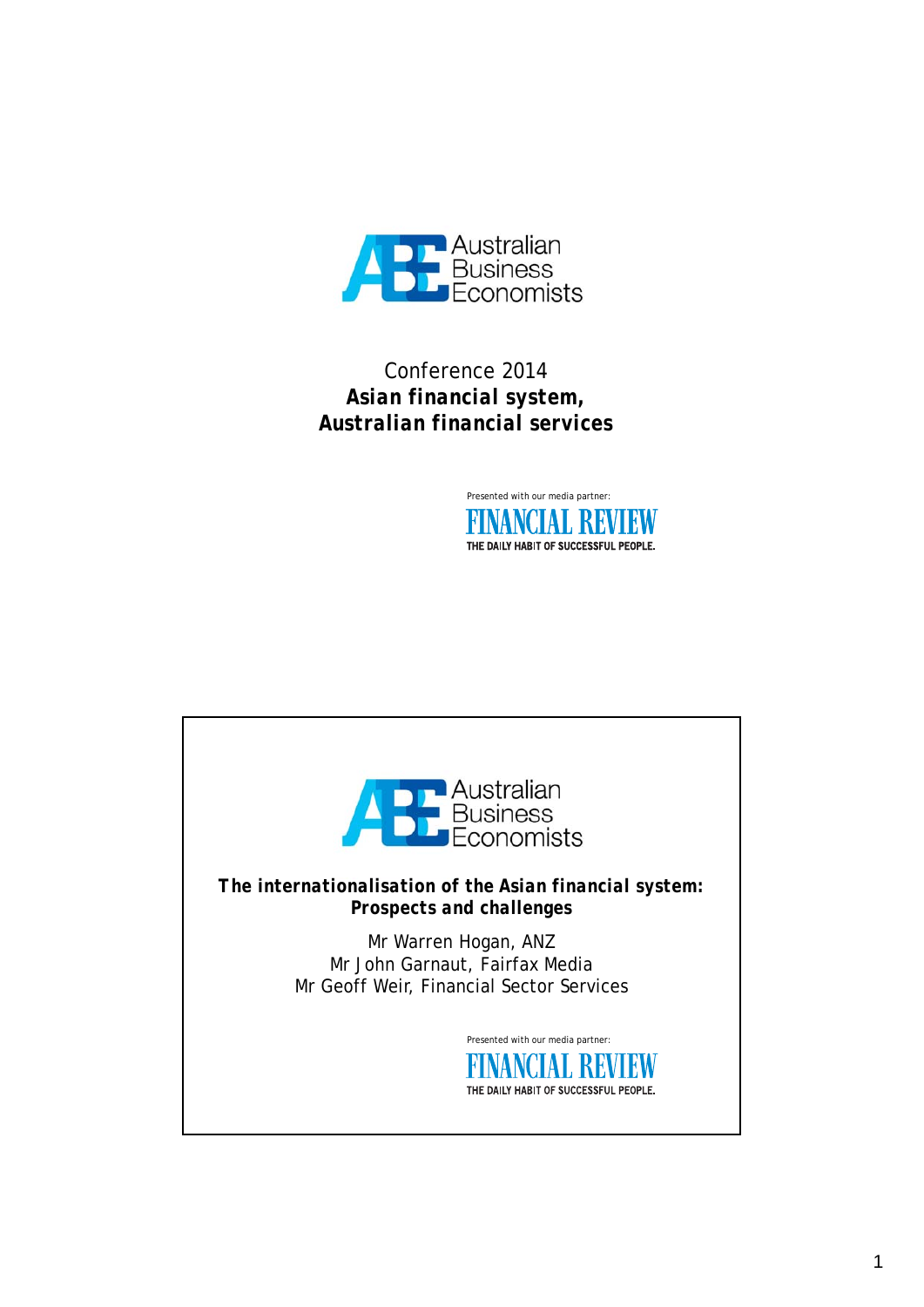

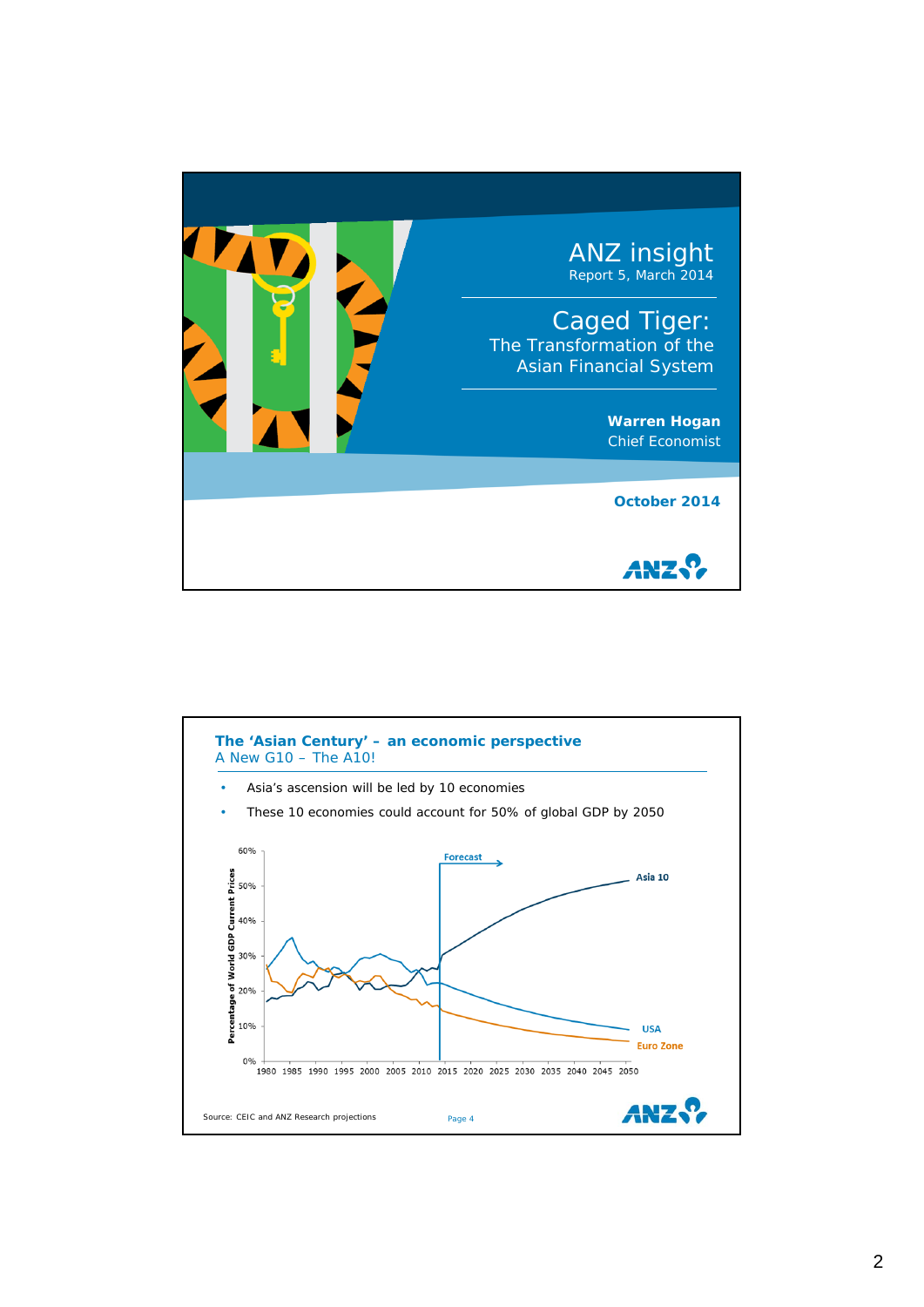

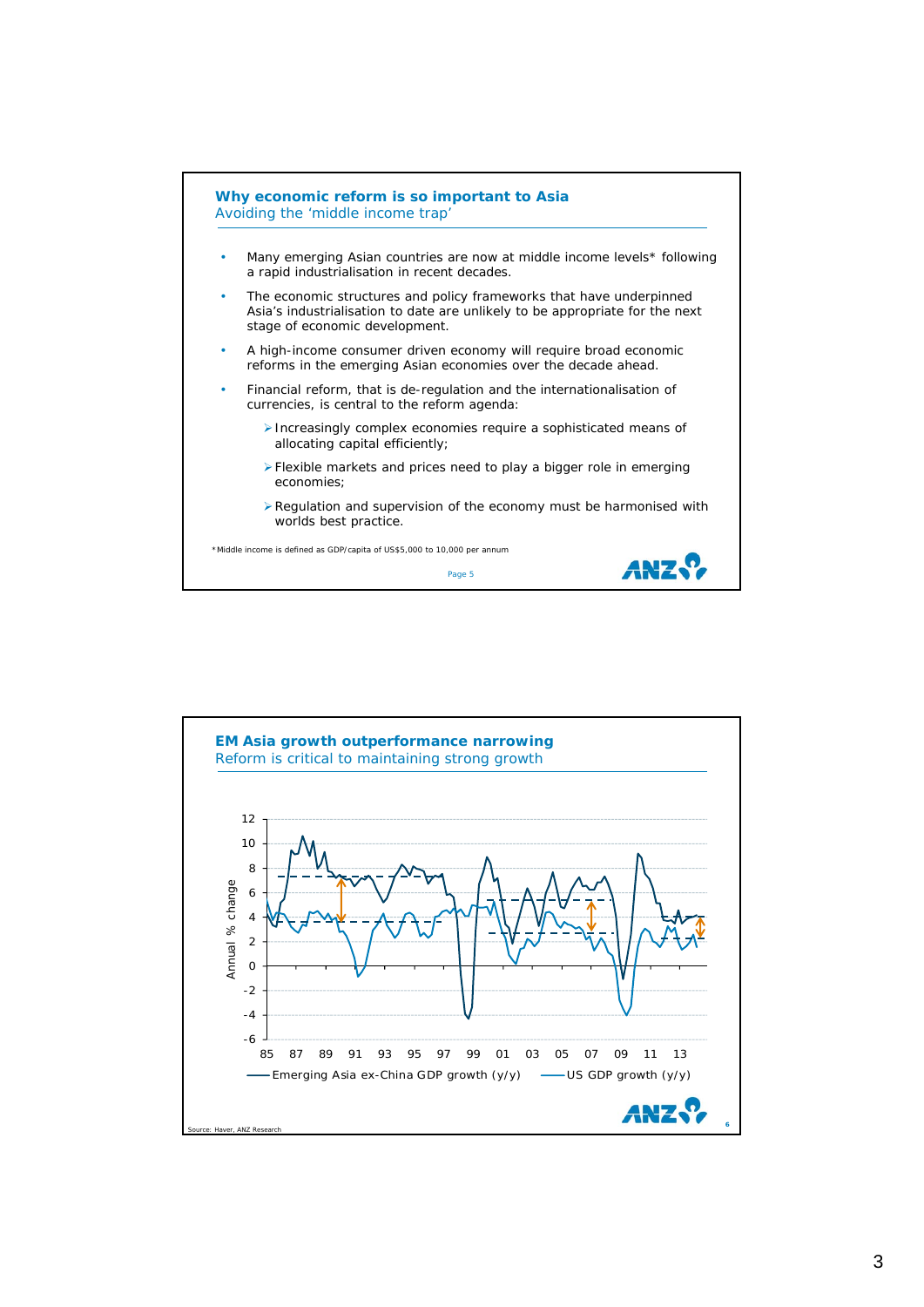

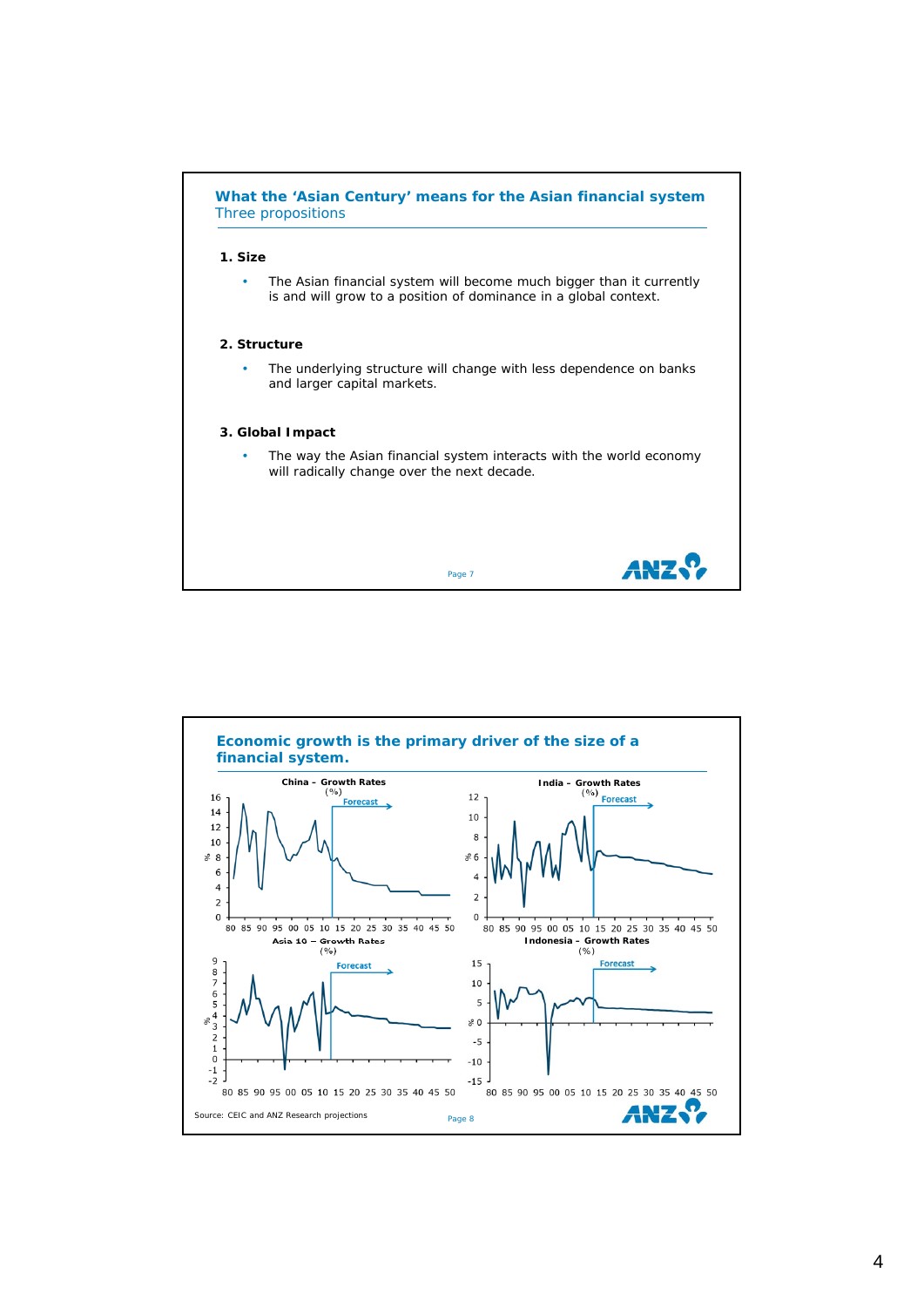

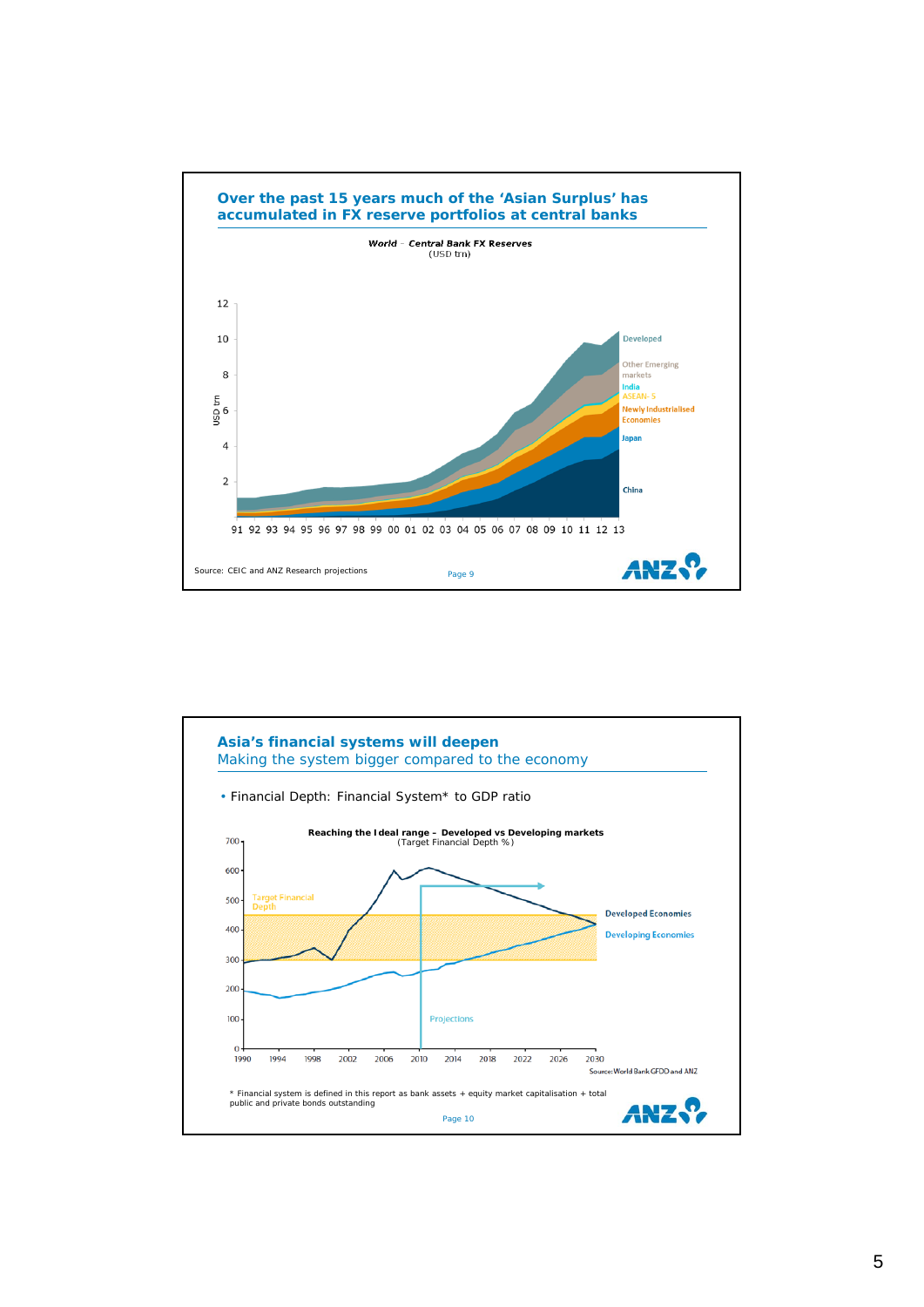|                      | <b>TOTAL FINANCIAL DEPTH</b> |                        |          |                        |          |                        |
|----------------------|------------------------------|------------------------|----------|------------------------|----------|------------------------|
|                      | 2010                         |                        | 2030     |                        | 2050     |                        |
|                      | % of GDP                     | <b>USD</b><br>trillion | % of GDP | <b>USD</b><br>trillion | % of GDP | <b>USD</b><br>trillion |
| <b>World</b>         | 386                          | 246                    | 395      | 448                    | 420      | 976                    |
| Asia 10              | 383                          | 69                     | 420      | 228                    | 500      | 678                    |
| Asia 10 ex Japan     | 344                          | 36                     | 404      | 174                    | 502      | 603                    |
| <b>United States</b> | 553                          | 83                     | 485      | 101                    | 450      | 132                    |
| <b>Eurozone</b>      | 414                          | 50                     | 390      | 63                     | 350      | 84                     |

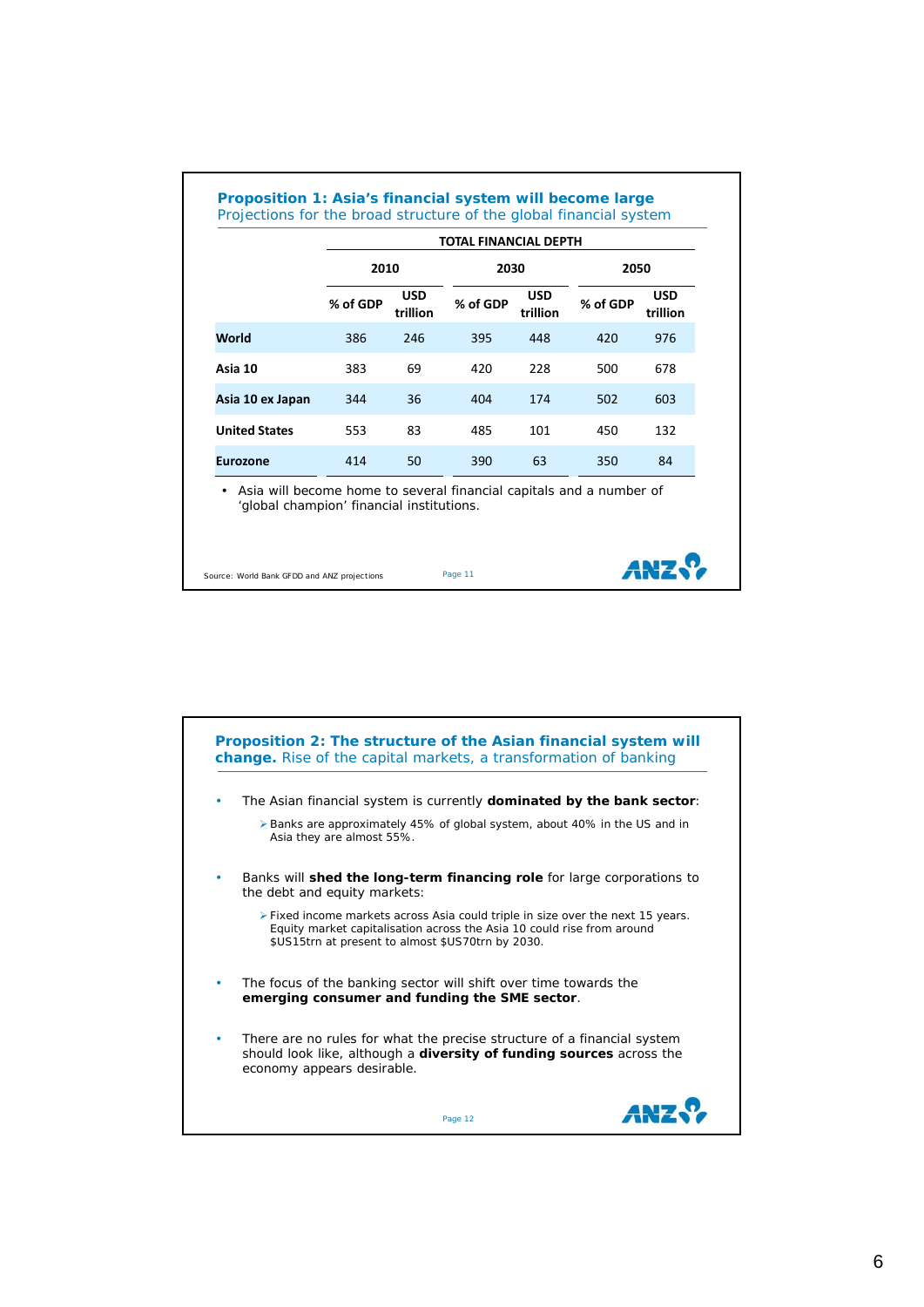

**Can China's equity market become the largest in the world?** In the Asian century this is likely to happen by 2030 • The big equity opportunity in Asia will lie in China. This will be heavily associated with the privatisation program of State Owned Enterprises. • Even with a widespread and successful privatisation program in China, it will still take China 10 years to overtake the US market cap.

| USD, trillion                            | 2010    | 2020 | 2030 |
|------------------------------------------|---------|------|------|
| <b>United States</b>                     | 17      | 27   | 25   |
| <b>Europe</b>                            | 6       | 10   | 12   |
| Asia 10                                  | 13      | 33   | 68   |
| -China                                   | 5       | 17   | 41   |
|                                          |         |      |      |
| Source: World Bank GFDD and ANZ Research | Page 14 |      |      |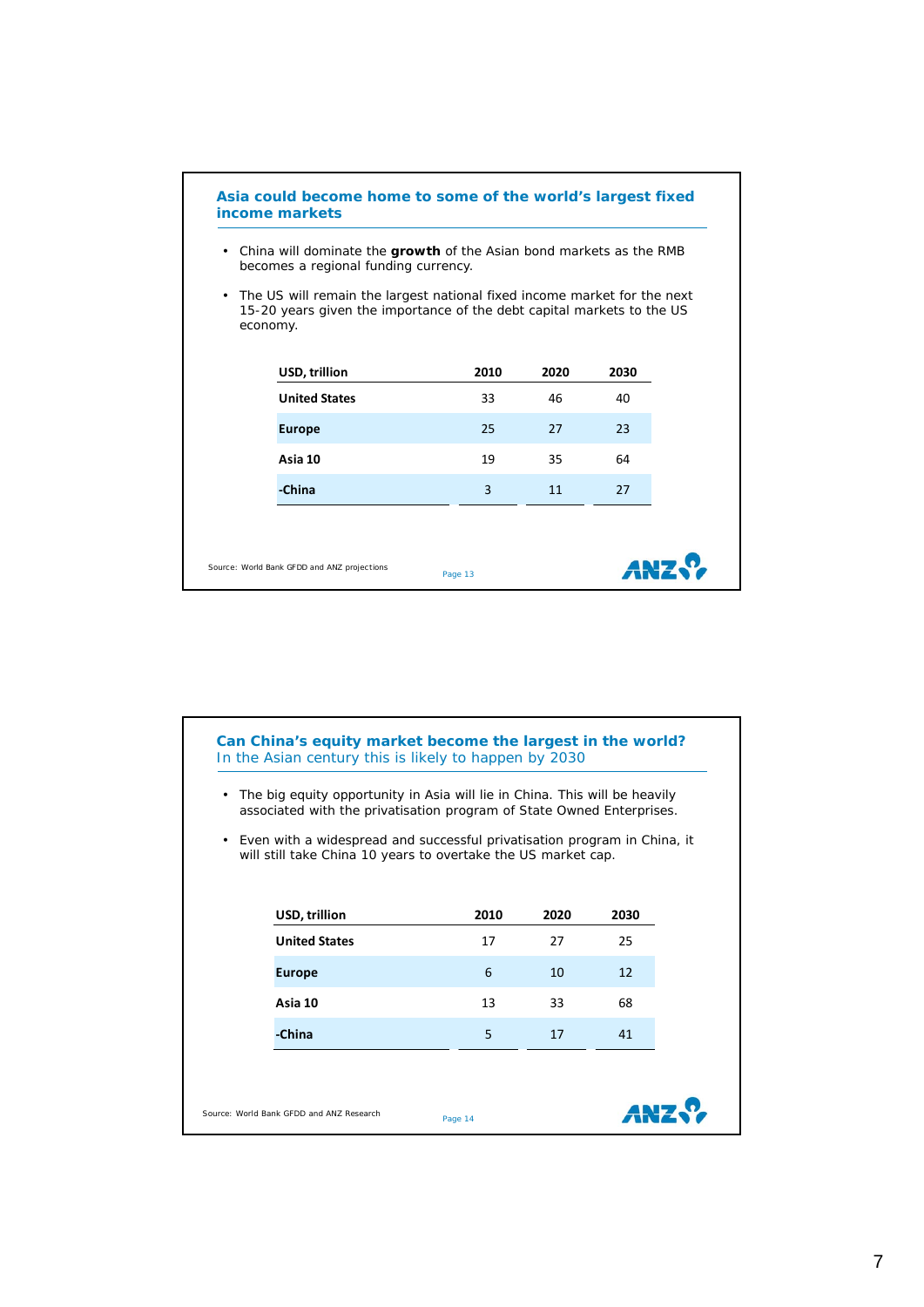

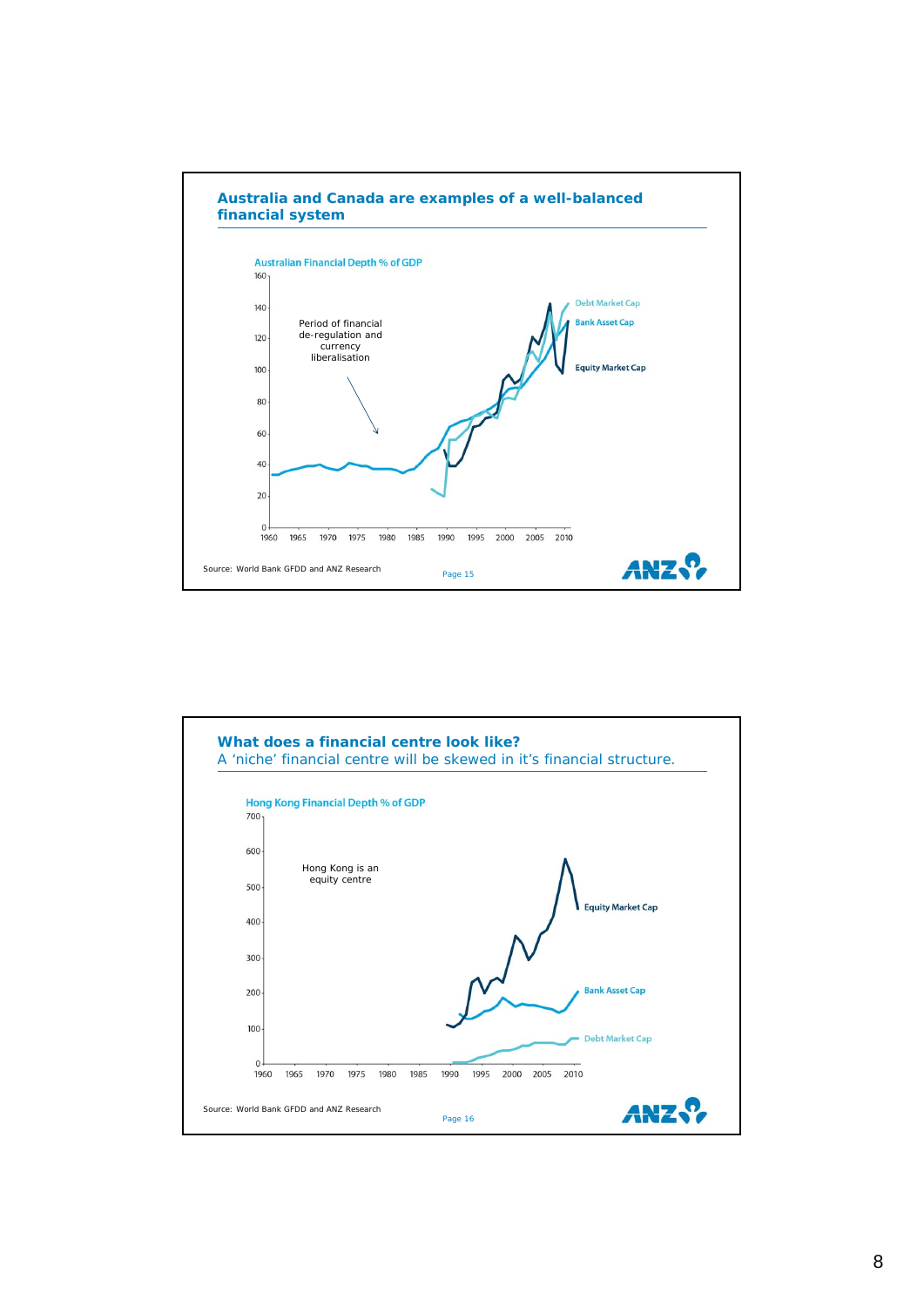

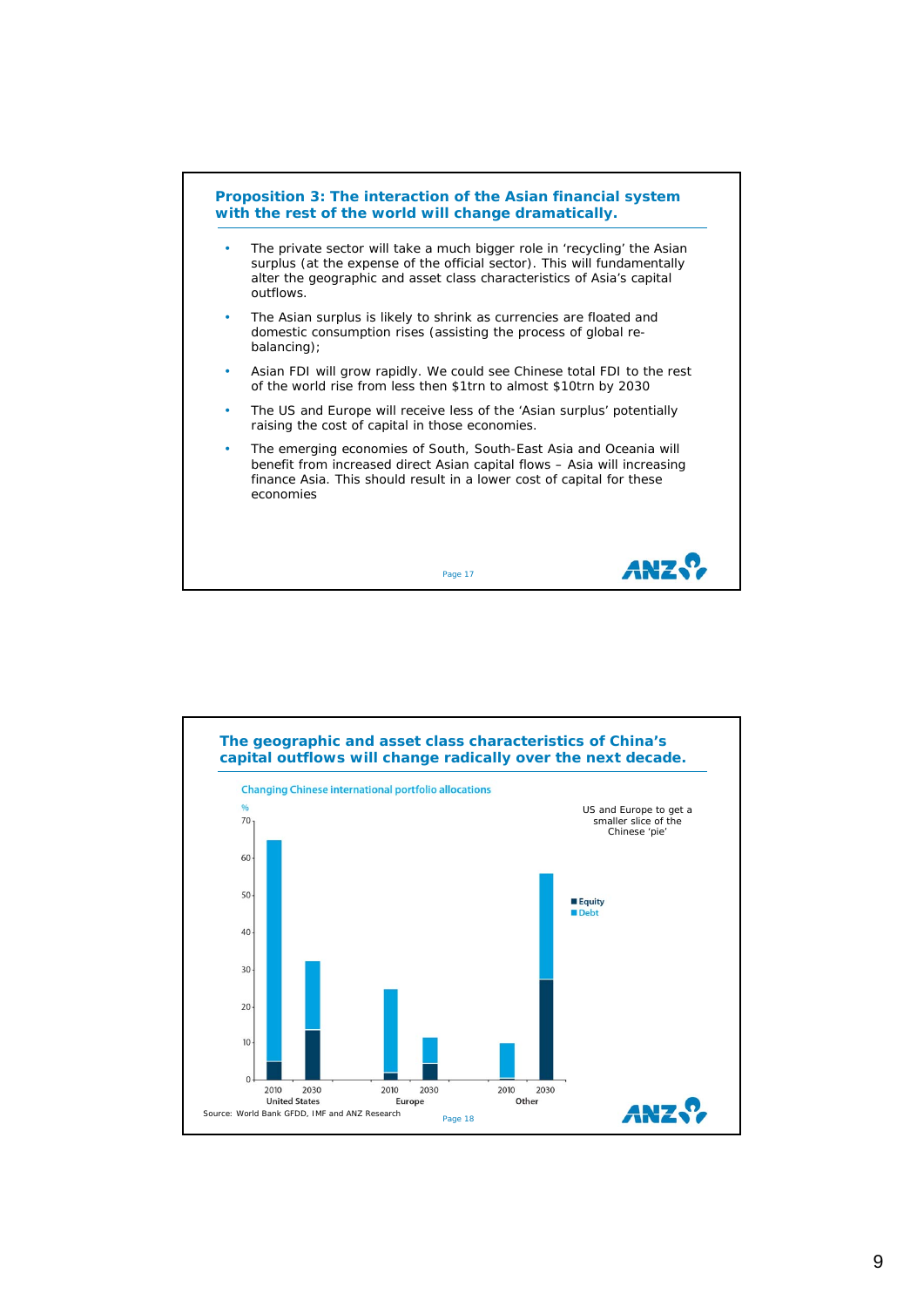

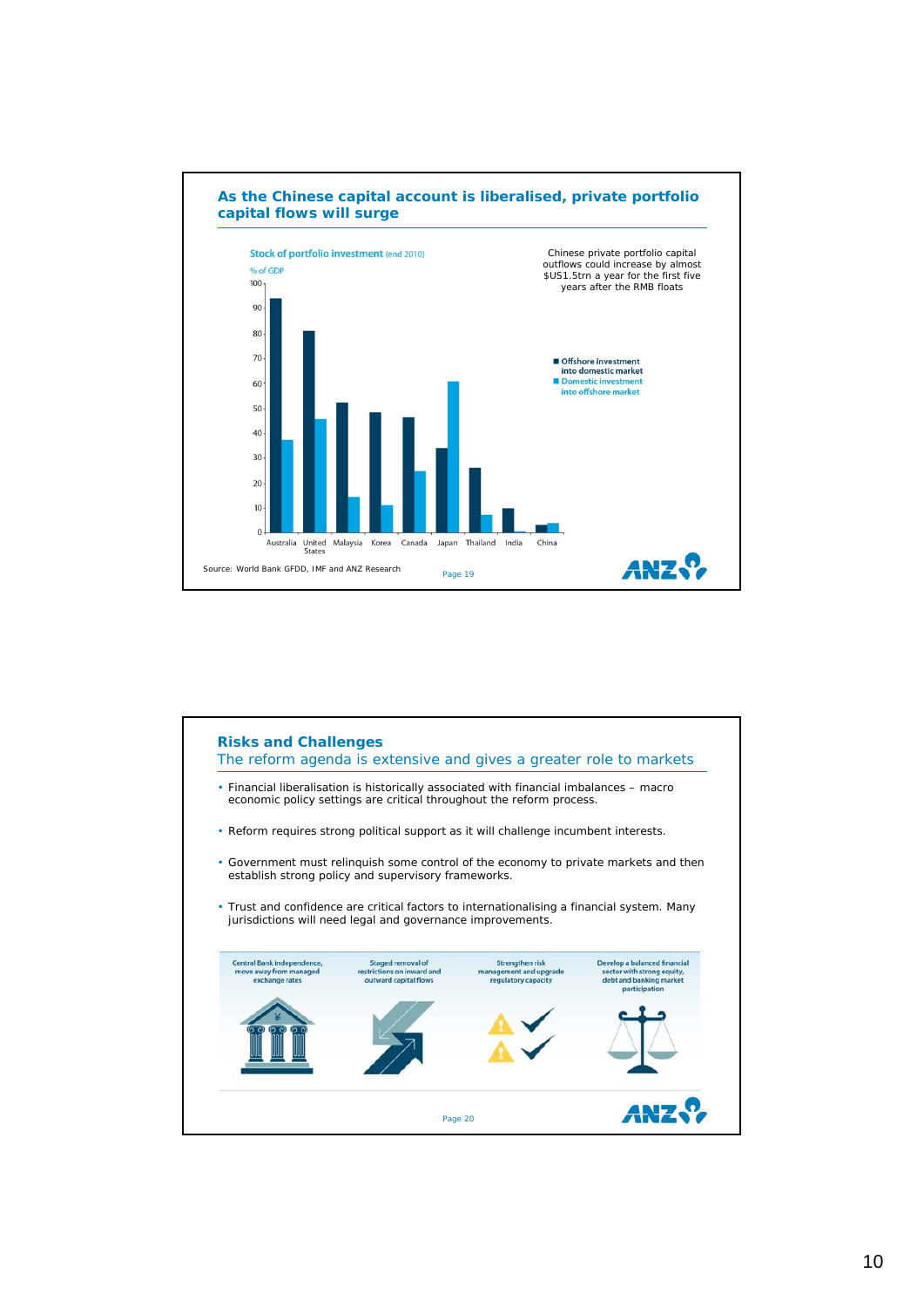

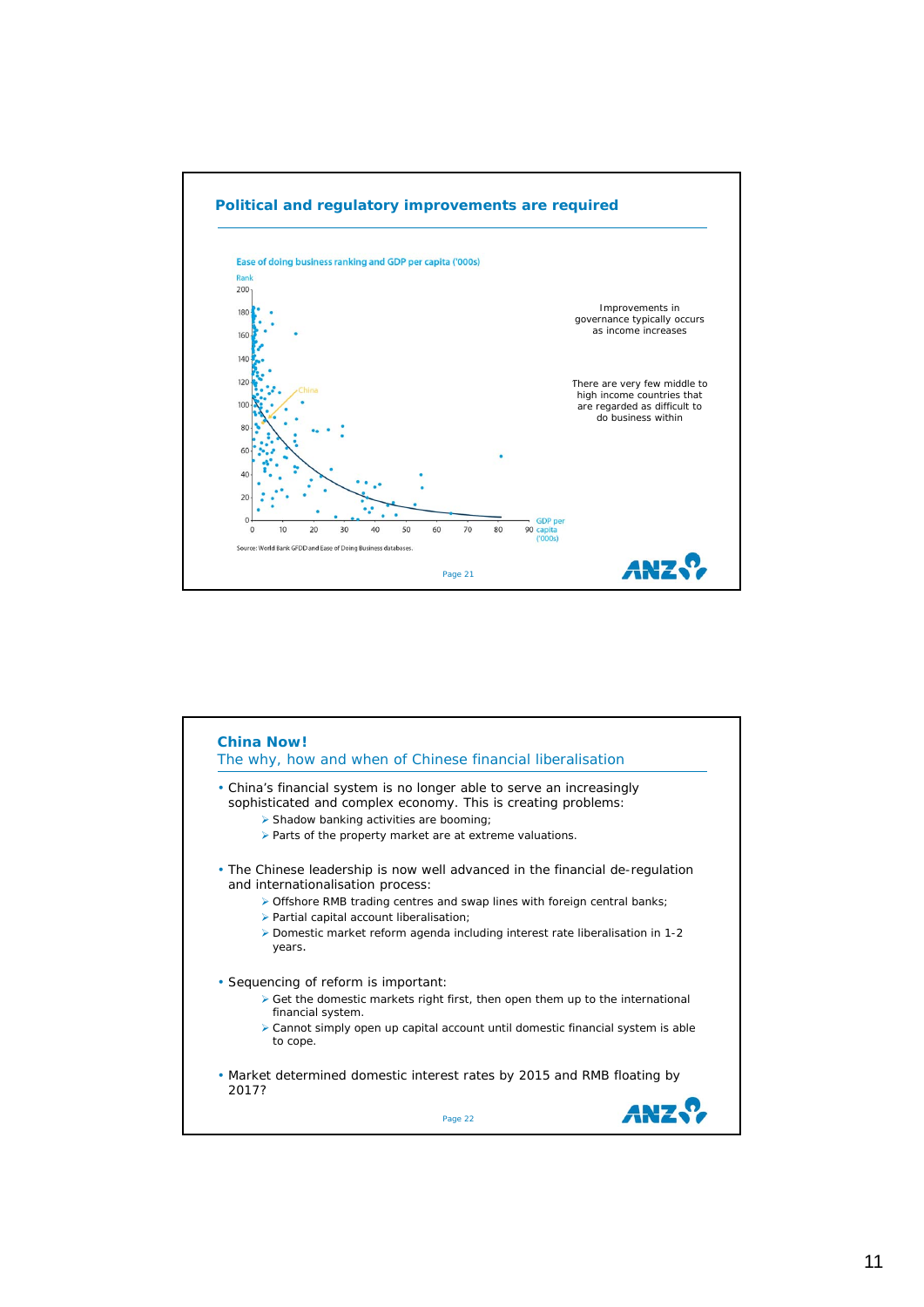

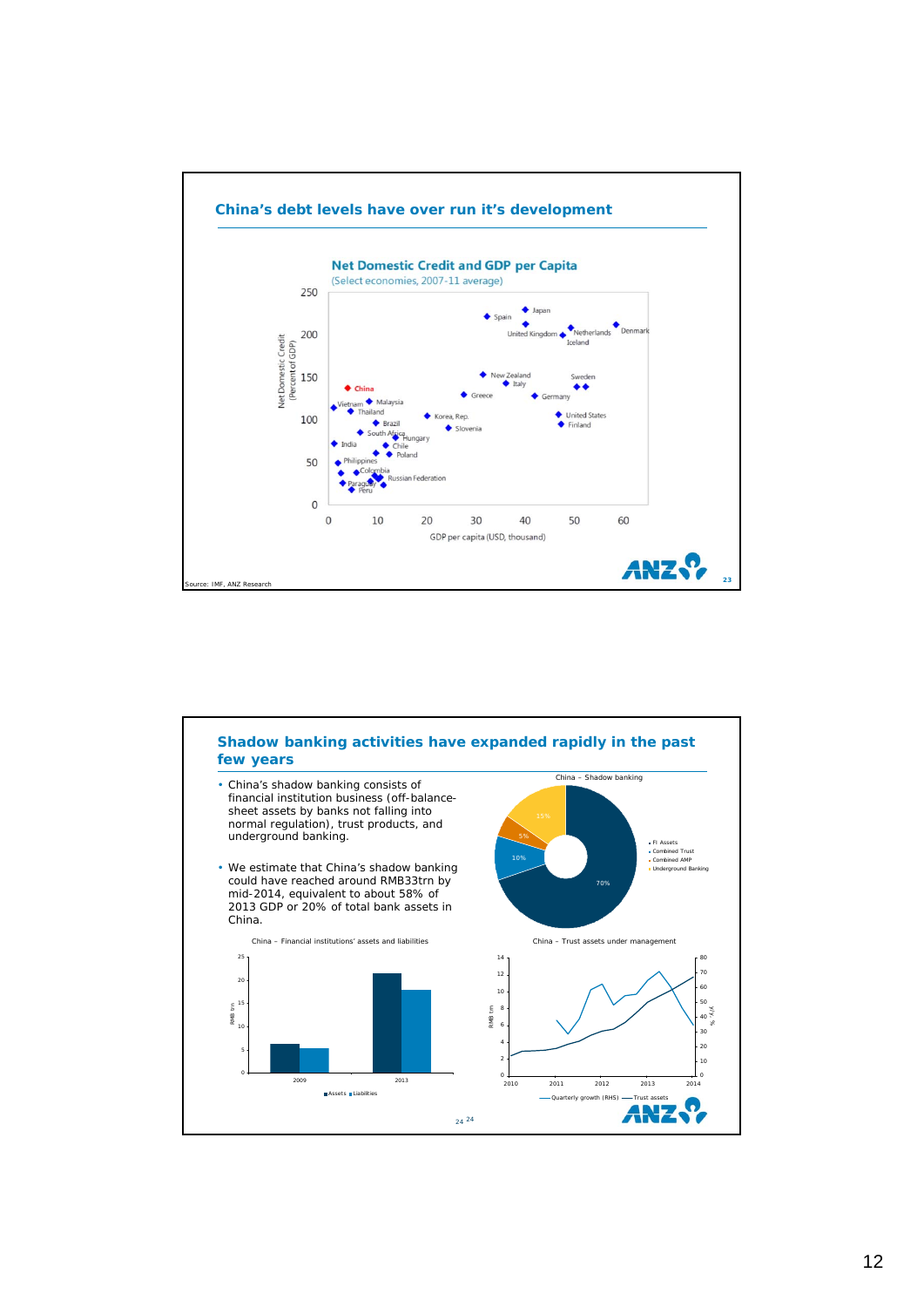

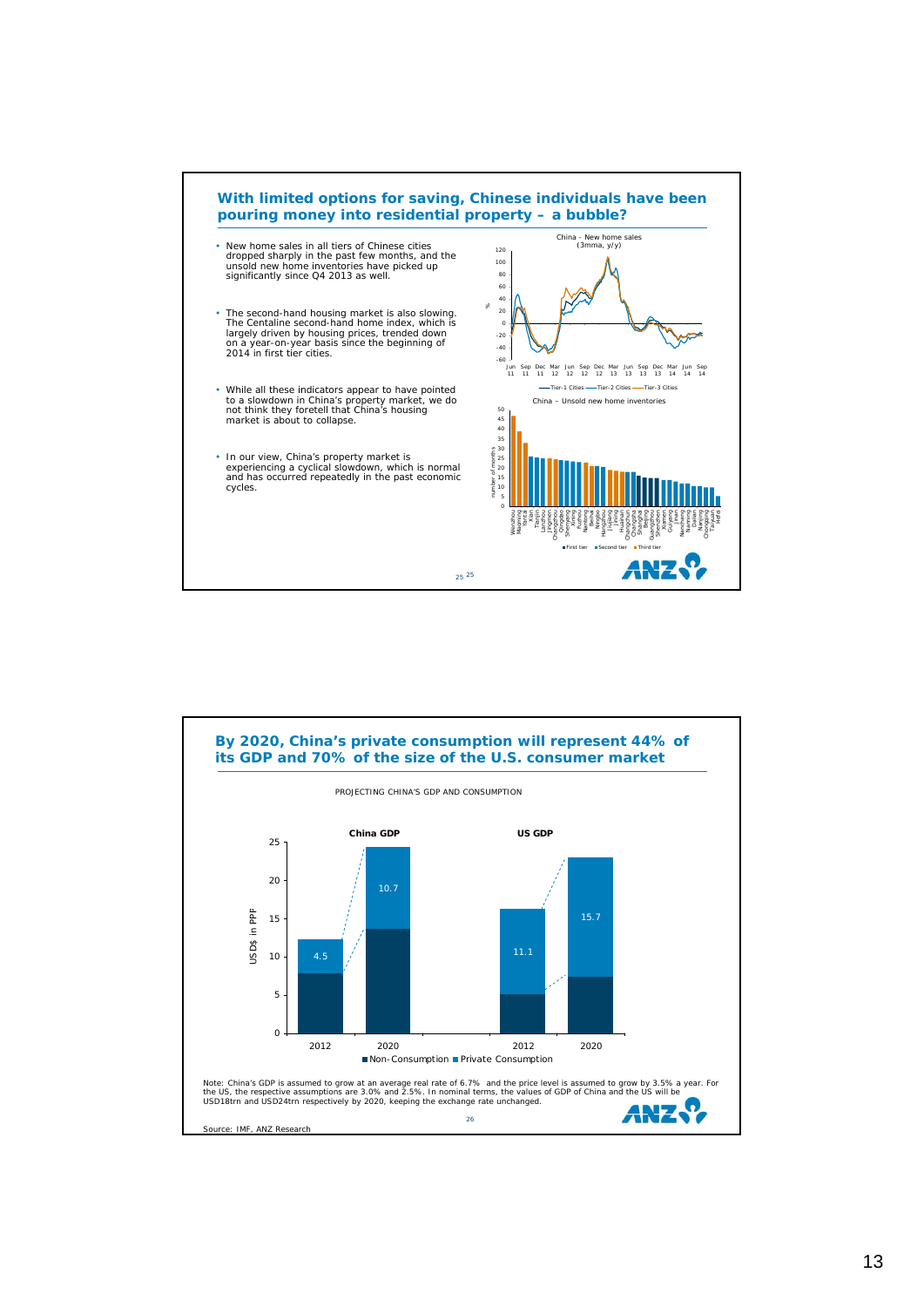

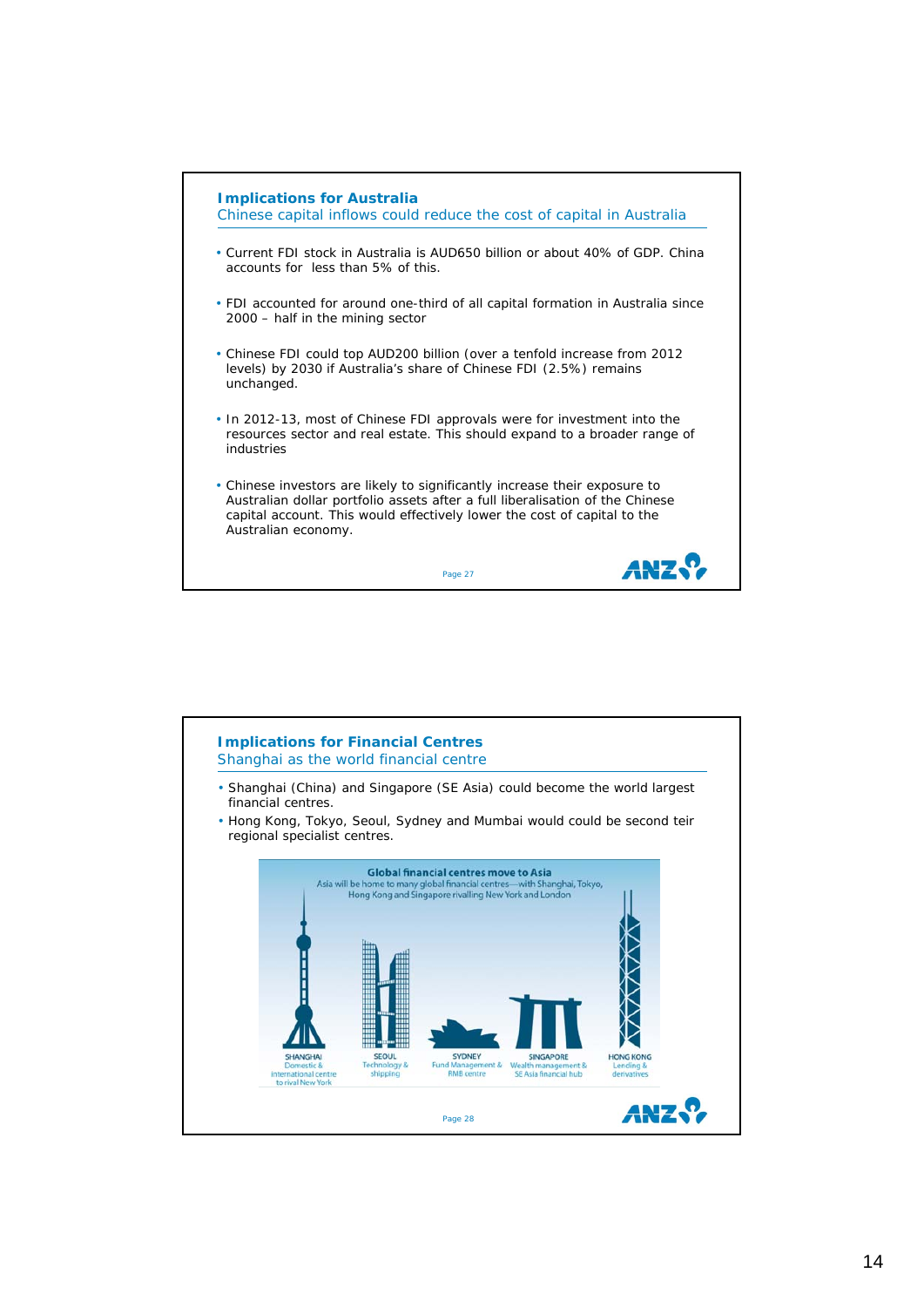## **THANK YOU**

'Caged Tiger: The Transformation of the Asian Financial System' is available from *anz.com/insights* or a hard copy can be sent on request

ANZ.?

## The abstracter of the starset of wording of this visible income the starset of mapping the starset of the starset of the starset of the starset of the starset of the starset of the starset of the starset of the starset of **Disclaimer**